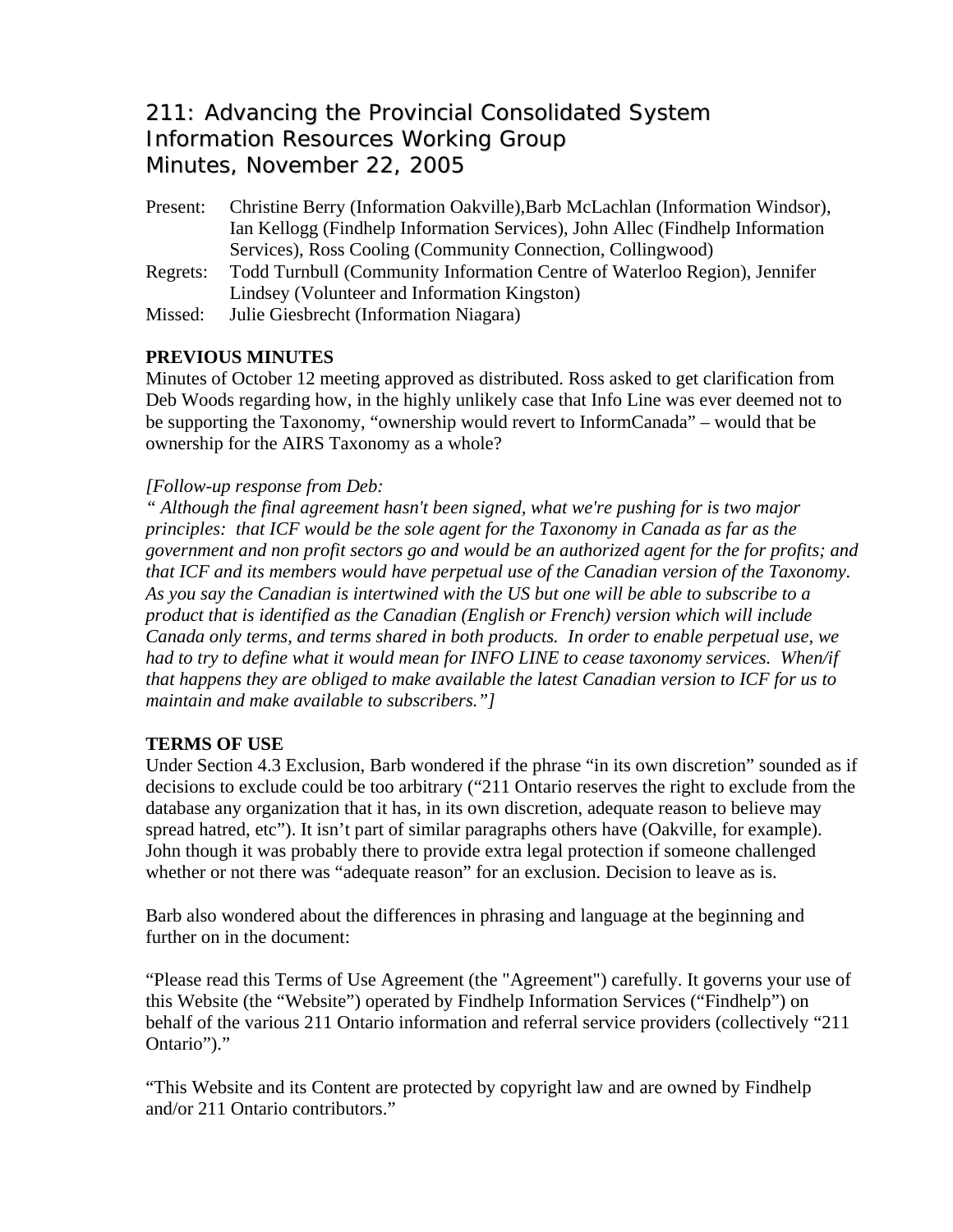The group as a whole felt they weren't in a position to evaluate this and asked that the question be forwarded to the Steering Committee, which John agreed to do.

## **NAME AUTHORITY**

Agreed that, despite the standards work that still needs to be done in many areas, it would be useful for all to concentrate almost exclusively on this for the next few weeks, and try to post a final draft to the community before the holiday season. Ross suggests sending a direct e-mail to as many people as possible alerting them to check the document online.

John had distributed a very rough draft/outline based on the draft put together by staff at ACICO in 1988, incorporating the ideas and recommendations that have come up so far, e.g. upper/lower case for all Organization names.

Regarding the latter change of policy, which has been approved by all, Christine and Ross will bring up the idea at the next InformOntario meeting of IO contracting Kate to do the basic necessary work globally for all CIOC members who need to implement this change.

Ross uncovered the federal and provincial websites the Authority can link to as references for current Ministry, Department, etc names:

http://canada.gc.ca/depts/major/depind\_e.html

http://www.gov.on.ca/ont/portal/!ut/p/.cmd/cs/.ce/7\_0\_A/.s/7\_0\_252/\_s.7\_0\_A/7\_0\_252/\_l/en? docid=EC001030

The following recommendations were also developed at this meeting:

• *That the name most commonly used by organizations (for example on their stationery or websites) be the name chosen for listing, even if that differs from their legal, official and/or incorporated name.* 

This would allow flexibility in ignoring awkward components like "The" and "Inc", avoid archaic names not actually currently in use by the organization, avoid the extra research sometimes needed to ascertain a current legal name, reflect the agency's obvious preference in self-branding, and – especially with the recent prominence of our databases in the public eye – match the public's expectations of how they will find services listed.

• *That Organization Levels should usually not include more than one administrative level of an organization.* 

(This will apparently most affect Findhelp's current style.) An exception is made for government services, where the identifier for whether a service is federal or provincial, etc. (i.e. "Canada. \_\_\_" or "Ontario. \_\_\_\_") will share Org Level 1 with the Ministry, Department, etc:

 *ORG LEVEL 1:* Canada. Foreign Affairs and International Trade. *ORG LEVEL 2:* Passport Office

As is already the existing common practice, intermediate hierarchical levels that are considered unnecessary for listing services can be ignored, eg (ignoring the Red Cross's "Ontario Division"):

 *ORG LEVEL 1:* Canadian Red Cross  *ORG LEVEL 2:* Kingston Branch  *ORG LEVEL 3:* Meal Program